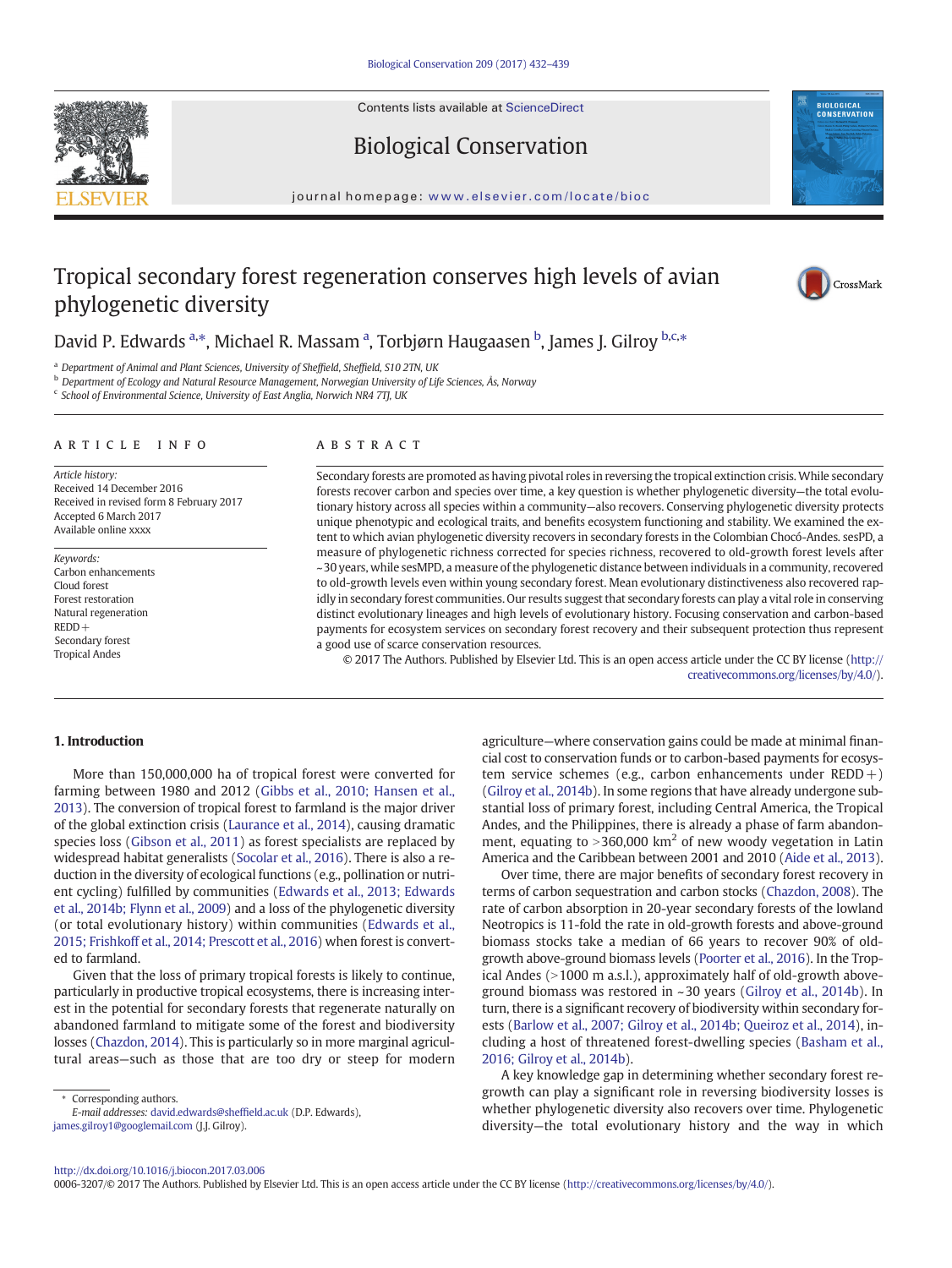evolutionary relationships are patterned in a site or community [\(Faith,](#page-6-0) [1992](#page-6-0))—provides insights into patterns of community assembly [\(Webb](#page-7-0) [et al., 2002; Pavoine and Bonsall, 2011](#page-7-0)) and has intrinsic conservation value ([Winter et al., 2013](#page-7-0)). Focusing on the conservation of phylogenetic diversity means that a greater proportion of evolutionary history is preserved, decreasing the chance of unique phenotypic and ecological traits being lost forever ([Jetz et al., 2014](#page-6-0)).

In this study, we use field data from the Chocó-Andes of Colombia, a zone straddling two of the most highly threatened hotspots of global biodiversity ([Myers et al., 2000](#page-6-0)), to examine the extent to which phylogenetic diversity recovers in secondary forests. We use birds as model communities, because they have a preliminary global phylogeny (derived from genetic data for 6663 species, and thus lacking genetic data for approximately a third of known species; [Jetz et al., 2012](#page-6-0)), are functionally important [\(Sekercioglu, 2006\)](#page-6-0), cost-effective to sample rigorously [\(Gardner et al., 2008\)](#page-6-0) and are a good predictor of the impacts of land-use change on other taxa ([Barlow et al., 2007; Edwards et al.,](#page-6-0) [2014a](#page-6-0)). We do so by quantifying bird community dynamics across sample sites in farmland, secondary forest of different ages, and primary forest, to predict whether phylogenetic diversity can recover to primary forest levels.

#### 2. Materials and methods

#### 2.1. Study areas

We sampled three study areas at the agricultural frontier in the departments of Antioquia, Risaralda and Chocó, Colombia (Fig. A1; [\(Gilroy et al., 2014b](#page-6-0))). We focus on cattle farming as the dominant land-use in the region, accounting for  $>95%$  of farmed land at each site, mirroring wider land-use patterns throughout the Colombian Andes [\(Etter et al., 2006](#page-6-0)). The study areas span an altitudinal range of 1290–2680 m above sea level, a range typified by subtropical and submontane cloud forest ([Gilroy et al., 2014b\)](#page-6-0). Each site straddles the interface between farmland and large contiguous tracts of forest  $(>1,000,000$  ha; Fig. A1), dominated by primary forests with some secondary forest cover regrowing on abandoned cattle farmlands (age range 6 to 35 years) [\(Gilroy et al., 2014b](#page-6-0)).

We sampled bird communities at points arrayed within  $400 \text{ m} \times 400 \text{ m}$  squares located randomly across the landscape in proportion to habitat cover: 20 squares in pasture, 9 in young secondary forest  $($  < 15 year), 6 in well-established secondary forest  $($  > 15 year), and 23 in primary forest (Fig. A1; also see ([Gilroy et al., 2014b\)](#page-6-0) for further details). Squares were spaced ≥300 m apart between habitats and ≥400 m within habitats. All young secondary forests were owned by conservation NGOs, who provided detailed records of stand ages. Ages of older secondary forests (15–35 years) were estimated through informal interviews with locals and reserve managers, taking the mean when reported ages differed. Beyond the exclusion of cattle, all secondary forests were unmanaged, and all had some degree of connectivity to primary forest, which is typical of the majority of secondary regeneration in the tropics [\(Crk et al., 2009; Endress and Chinea, 2001; Helmer,](#page-6-0) [2000; Sloan et al., 2016](#page-6-0)).

#### 2.2. Bird surveys

Bird sampling used repeat-visit point counts at three sampling points within each square (174 points in total; ([Gilroy et al., 2014a\)](#page-6-0)), with 200 m spacing between points to allow community independence [\(Hill and Hamer, 2004\)](#page-6-0). We visited each point on four consecutive mornings for counts of 10-minute duration (06:00 to 12:00), avoiding conditions of rain or high winds. We varied the routes taken by observers each day to ensure that each point was visited both early and late in the sampling window. We recorded unknown vocalizations using Sennheiser ME66 microphones and Olympus LS11 recording devices, allowing subsequent identification using online reference material [\(www.xeno-canto.org](http://www.xeno-canto.org), recordings deposited in the Colección de Sonidos Ambientales, Instituto Alexander von Humboldt, Colombia). We restricted our analyses to detections within an estimated 100 m radius, excluding records of highly mobile or transient species (e.g. non-breeding trans-continental migrants, large raptors, and swifts). All point counts were conducted by experienced observers familiar with the regional avifauna (JJG and DPE) from January to March and June to July 2012, corresponding with the relatively dry period in the region.

#### 2.3. Measures of phylogenetic diversity

We calculated six abundance-weighted measures of phylogenetic diversity and two measures of evolutionary uniqueness for each sampling point. For each metric, we used 500 trees downloaded from [http://birdtree.org/](http://birdtree.org) [\(Jetz et al., 2012\)](#page-6-0) based on the Hackett backbone (used to constrain deep-level relationships among major clades; [\(Hackett et al., 2008\)](#page-6-0)). Having checked that the 500 values were normally distributed for each metric, we took the mean value (see below) at each sample point to ensure that our results were robust to phylogenetic uncertainty.

PD (phylogenetic diversity) – the sum of evolutionary history in a community [\(Faith, 1992](#page-6-0)), given in millions of years.

sesPD (the standard effect size (ses) of PD) – PD is positively related with species richness [\(Swenson, 2014](#page-7-0)). Thus, sesPD was calculated by comparing observed PD with that of null communities of equal species richness drawn randomly from the regional species pool ([Swenson,](#page-7-0) [2014\)](#page-7-0). Positive values of sesPD indicate higher PD than expected by chance for a given species richness, while negative values indicate lower PD than expected by chance.

MPD (mean pairwise distance) – the average phylogenetic distance between all combinations of pairs of individuals (including conspecifics) in a community.

sesMPD (the standard effect size (ses) of MPD) – mean phylogenetic distance between all combinations of pairs of individuals, corrected for species richness (as MPD can be positively correlated with richness). Higher values indicate that communities contain species that are distributed across clades that diverged from each other a long time ago (more phylogenetically even), whereas lower values indicate communities consisting of species that are distributed within clades with relatively recent common ancestors (more phylogenetically clustered) [\(Webb et al., 2002\)](#page-7-0).

MNTD (mean nearest taxon distance) – the average distance between an individual and the most closely related (non-conspecific) individual. MNTD is thus affected by phylogenetic distance in terminal branches.

sesMNTD (the standard effect size (ses) of MNTD) – mean nearest taxon distance corrected for species richness, as MNTD and richness may be positively correlated. Communities with greater MNTD than expected for a given species richness have positive values, suggesting that closely related individuals do not co-occur in the community (more phylogenetically even), and those with lower MNTD than expected have negative values suggesting the co-occurrence of closely related individuals (more phylogenetically clustered).

ED (evolutionary distinctiveness) – a measure of how much unique evolutionary history a species contributes to a phylogenetic tree. Species with no extant close relatives have high values of ED, whereas species with closely related extant species have low values. A community with high ED thus has more evolutionarily unique species.

EDR (evolutionary distinctiveness rarity) – ED adjusted for species rarity measured by range size. Species with highest EDR thus implies both high importance for the conservation of evolutionary diversity and an elevated risk of extinction associated with a small global range size.

We calculated these six metrics of phylogenetic diversity using the picante package ([Kembel et al., 2010\)](#page-6-0) in R version 3.3.1 (R Core Team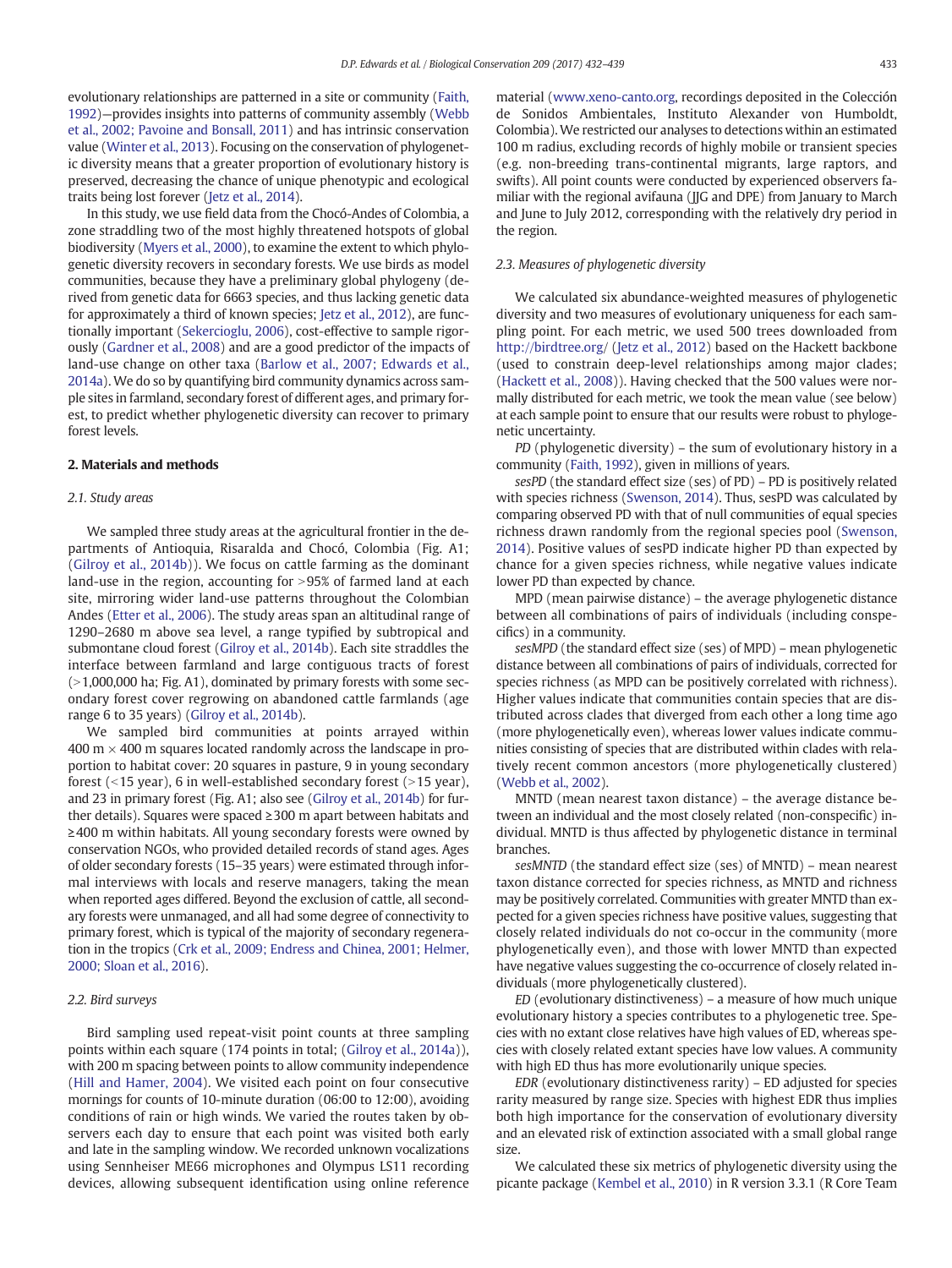2016). To calculate standard effect sizes (ses), we used null models with an independent swap algorithm that constrains species richness at each point but randomly draws species from the regional species pool to generate 999 null communities against which to compare the observed community ([Edwards et al., 2015; Frishkoff et al., 2014\)](#page-6-0). We did this for each metric (PD, MPD and MNTD), and for all 500 trees. Metrics were abundance-weighted using the highest count of a species during a single visit to each point (i.e. across the four point count repeats). We obtained a single measure of ED for each species from a global phylogeny of birds ([Jetz et al., 2014](#page-6-0)), revealing the distinctiveness of each species at a global level rather than within our samples. We then calculated the mean ED of the species recorded at each sample point in our study. Finally, we calculated mean EDR for each species by dividing the mean ED by its global range size  $(km^2)$  using values taken from [\(Jetz et al., 2014](#page-6-0)), and again calculating the mean EDR of the species recorded at each sample point.

#### 2.4. Statistical analysis

We analysed the effect of habitat (pasture, secondary forest, and oldgrowth forest) on each of the phylogenetic diversity and evolutionary distinctiveness metrics using linear mixed-effects models to account for potential spatial autocorrelation between points in the same transect and/or site. For secondary forest points, we also analysed whether there was an effect of years since abandonment on each metric. All models included altitude as a fixed effect and sampling site as a random effect, and were fitted using maximum likelihood in the lme4 R package [\(Bates et al., 2014\)](#page-6-0). We checked model residuals for normality and homoscedasticity. We compared model likelihood relative to null models (including only intercept and altitude terms, plus site random effects) using AIC [\(Anderson, 2008](#page-6-0)). We used Nagakawa and Schielzeth's  $R^2$ [\(Nakagawa and Schielzeth, 2013\)](#page-6-0), calculated using the MuMIn R package [\(Barton, 2014\)](#page-6-0) to determine how much of the data were explained by fixed and random effects in each of the linear mixed-effects models. We estimated the significance of pairwise differences between habitat effects using Tukey post-hoc tests in the multcomp R package [\(Hothorn et al., 2008\)](#page-6-0), and estimated the significance of secondary forest age effects using likelihood ratio tests. To ensure that our results were not affected by spatial autocorrelation, we performed Moran's I test, implemented using the ape package in R [\(Paradis et al., 2004\)](#page-6-0).

#### 3. Results

#### 3.1. Phylogenetic diversity

We recorded 319 species of bird spanning 25 families from across the avian phylogeny [\(Fig. 1](#page-3-0), for species names see Fig. B1). Pasture communities tended to be dominated by Oscine passerines (Passeroidea, Sylvoidea, and Corvoidea), together with clusters of Tyrannidae and Trochilidae that were particularly associated with farmed habitats ([Fig. 1\)](#page-3-0). By contrast, several non-passerine orders (e.g., Psittaciformes, Piciformes, Trogoniformes) and Suboscine families (e.g., Thamnophilidae, Grallariidae, Cotingidae) were primarily associated with forest [\(Fig. 1](#page-3-0)). Pivotally, these orders appeared to recover in secondary forest.

Including habitat as a fixed effect (Table C1) improved model fit for all metrics of phylogenetic diversity we measured, with the exception of sesMNTD. In turn, for PD and sesPD, including secondary forest age improved model fit (Table C2). PD was significantly higher in secondary forest than in pasture, but did not differ from old-growth forest [\(Fig. 2](#page-4-0)A). There was a positive effect of secondary forest age on PD (likelihood ratio test,  $P = 0.017$ ), with forests ~20 years reaching old-growth levels [\(Fig. 2](#page-4-0)A). Thus secondary forest appears to recover most of the over 650 million years of evolutionary history that was lost when oldgrowth was converted to pasturelands. Species loss alone (there are far fewer species recorded in pasture than old-growth; [Fig. 1](#page-3-0); [\(Edwards et al., 2015\)](#page-6-0)) did not account for the erosion of PD, as

standardized PD (sesPD) was higher in secondary forest than pasture [\(Fig. 2](#page-4-0)B, t ratio  $= -5.88$ ,  $P < 0.001$ ), indicating that species were less phylogenetically clustered in secondary forest communities than those in pasture communities. sesPD in secondary forest and old-growth did not differ (t ratio  $= 1.19$ ,  $P = 0.463$ ), and there was a positive impact of forest age on sesPD (likelihood ratio test,  $P = 0.0165$ ) [\(Fig. 2B](#page-4-0)).

The standardized pairwise phylogenetic distance between species (sesMPD) was higher in secondary forest than pasture (t ratio  $=$  $-4.539$ ,  $P < 0.001$ ), and again, secondary forest did not differ with old-growth (t ratio =  $0.111$ ,  $P = 0.992$ ) [\(Fig. 2C](#page-4-0)). There was, however, no impact of forest age (Table C2): even after a few years of recovery, sesMPD levels were similar to old-growth ([Fig. 2C](#page-4-0)). Non-standardised MPD showed similar patterns to sesMPD (Fig. C1A; Tables C1 & C2). There was no significant effect of habitat or of secondary forest age on sesMNTD (Fig. C1C). Non-standardised MNTD showed similar patterns, except for significantly higher MNTD in secondary forest than in primary forest (Fig. C1B; Tables C1 & C2), likely an effect of relatively high species richness in secondary forest ([Gilroy et al., 2014b\)](#page-6-0). We did not detect spatial autocorrelation for any of the model residuals ( $P > 0.05$  for all Moran's I tests).

#### 3.2. Evolutionary distinctiveness

Species abundance in pasture was weakly negatively correlated with both ED (Fig. C2a; slope  $= -9.417$ ,  $P = 0.001$ ) and EDR (Fig. C2b; slope  $=$   $-0.289$ ,  $P = 0.049$ ), whereas neither metric was significantly correlated with abundance in secondary or old-growth forests (Fig. C2c-f). Correspondingly, including habitat as a fixed effect improved model fit (Table C1), and mean ED and EDR showed substantial recoveries in secondary forest communities versus pasture [\(Fig. 3;](#page-5-0) ED, t ratio =  $-6.491$ , P < 0.001; EDR, t ratio =  $-4.234$ , P < 0.001). In comparison with old-growth, secondary forest had similar levels of mean ED [\(Fig. 3](#page-5-0)A, t ratio  $= 2.046$ ,  $P = 0.106$ ) and slightly lower levels of mean EDR ([Fig. 3](#page-5-0)B, t ratio = 3.661,  $P = 0.002$ ). Including secondary forest age also improved model fit (Table C2), with a positive impact of secondary forest age on mean ED (likelihood ratio test,  $P < 0.0001$ ), reaching old-growth levels at ~25 years since abandonment [\(Fig. 3](#page-5-0)A). However, there was no impact of age on EDR (likelihood ratio test,  $P = 0.451$ ), suggesting that EDR recovers very rapidly after abandonment, but does not seem to recover further towards old-growth levels over 35 years ([Fig. 3](#page-5-0)B). Again, we did not detect spatial autocorrelation for any of the model residuals ( $P > 0.05$  for all Moran's I tests).

### 4. Discussion

Understanding whether secondary forest regrowth on abandoned agricultural lands recovers phylogenetic diversity is a key question, as this diversity is an important component of conservation value. Our models predict a recovery of phylogenetic diversity, phylogenetic distance (sesMPD & MPD), and evolutionarily distinctive species towards primary forest levels within 30 years of secondary regeneration. This suggests that in tropical landscapes, investing in the recovery of secondary forest offers substantial benefits for the conservation of evolutionarily distinct biodiversity.

Our results show marked differences between forest and lowintensity agriculture for most diversity metrics, supporting findings that agricultural conversion of tropical forests threatens evolutionarily distinct species in particular, and indicating higher extinction risk among birds from basal lineages [\(Edwards et al., 2015; Frishkoff et al.,](#page-6-0) [2014; Gaston and Blackburn, 1997](#page-6-0)). Agricultural conversion reduces phylogenetic diversity and increases phylogenetic clustering ([Edwards](#page-6-0) [et al., 2015; Frishkoff et al., 2014](#page-6-0)), underscoring the notion that preventing the loss of tropical forest for agriculture remains of upmost conservation importance ([Laurance et al., 2014](#page-6-0)).

Two processes can explain the recovery of phylogenetic diversity in secondary forest: species gain and decreasing relatedness of species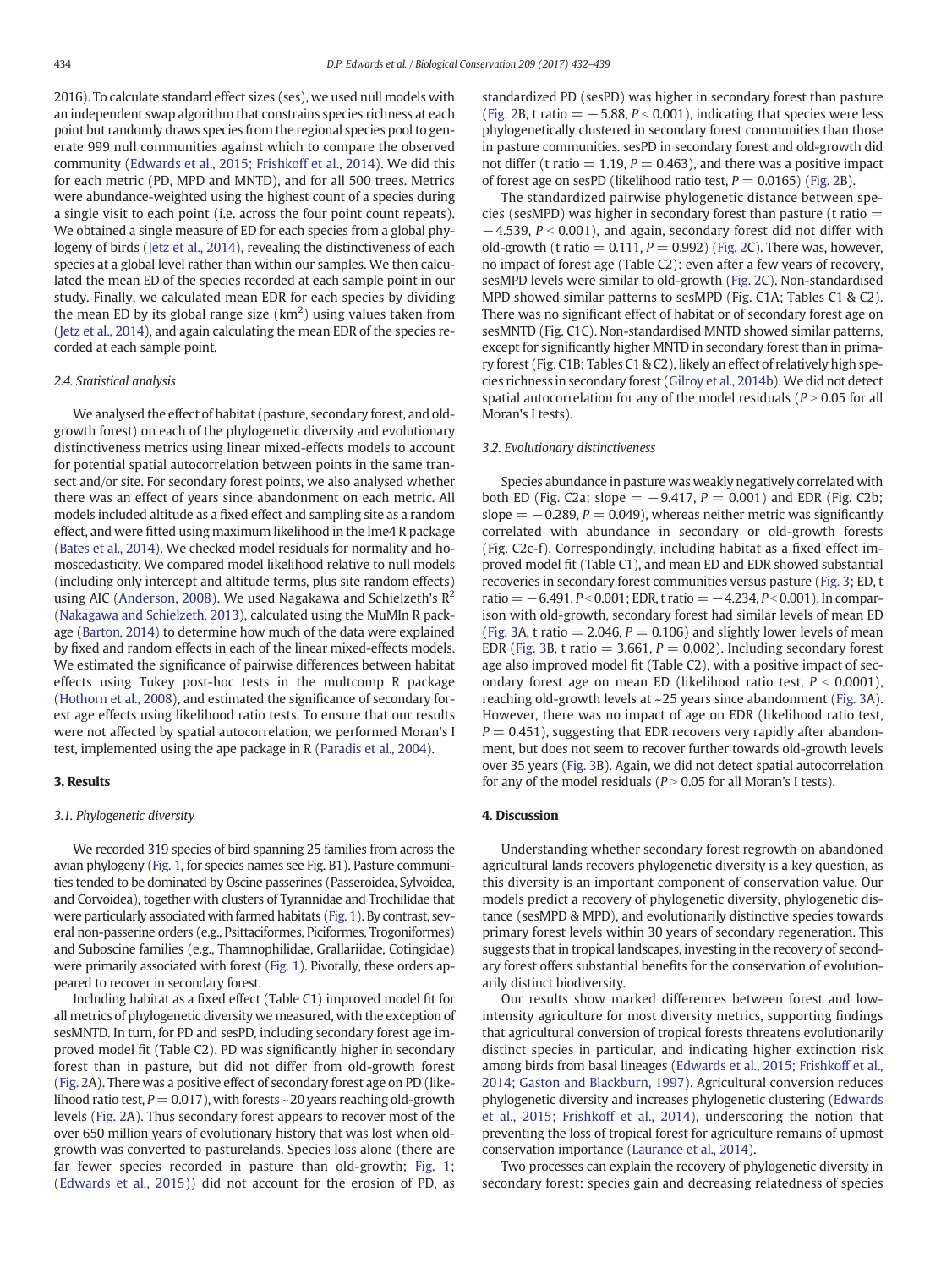<span id="page-3-0"></span>

Fig. 1. Phylogenetic distribution of Chocó-Andean birds in pasture and in secondary and primary forest. Spots show a species presence in a particular habitat, with the darkness of spot colour indicating a species' abundance (scale bar: 'highest observed' represents the highest maximum abundance recorded of a species on any point count). Major nodes indicate passerines (Pa), suboscines (Su), and oscines (Os).

[\(Frishkoff et al., 2014](#page-6-0)). Our work has previously shown that species richness increases with secondary forest age ([Gilroy et al., 2014b\)](#page-6-0). However, after using null model approaches to account for species richness, our results still showed a recovery in phylogenetic diversity (sesPD) and sesMPD towards primary forest levels [\(Fig. 2](#page-4-0)B). Additionally, mean evolutionary distinctiveness increased over time to old-growth levels within secondary forest, while mean evolutionary distinctiveness rarity increased rapidly in early successional forest versus pasture. This supports the suggestion that younger lineages are more likely to exploit farmland, but that older lineages are able to repopulate forest as it recovers ([Frishkoff et al., 2014\)](#page-6-0).

We only studied a single tropical region and one taxonomic group. That said, birds are considered to be good indicators of wider biodiversity responses to environmental change ([Barlow et al., 2007; Edwards](#page-6-0) [et al., 2014a](#page-6-0)), representing a broad range of dispersal abilities. We accounted for phylogenetic uncertainty by averaging across 500 trees from [http://birdtree.org/](http://birdtree.org) [\(Jetz et al., 2012](#page-6-0)), using the Hackett backbone phylogeny for relationships between major clades [\(Hackett et al., 2008](#page-6-0)). Recent studies have proposed different theories for the deep evolutionary relationships between the major avian clades [\(Jarvis et al., 2014;](#page-6-0) [Prum et al., 2015\)](#page-6-0), revising the non-passerine relationships and suggesting a younger age of passerines. The results of our study could plausibly be sensitive to the backbone chosen, if there are differences in the representation of major clades across habitats. However, given the preponderance of passerines (250 of 319 species) in this study, and the fact that backbones differ largely in their treatment of non-passerine clades, we suspect that using alternative theories for deep evolutionary relationships would not greatly affect our results. Nevertheless, further exploration of deep-clade variation and its impact on site-level phylogenetic diversity may be warranted.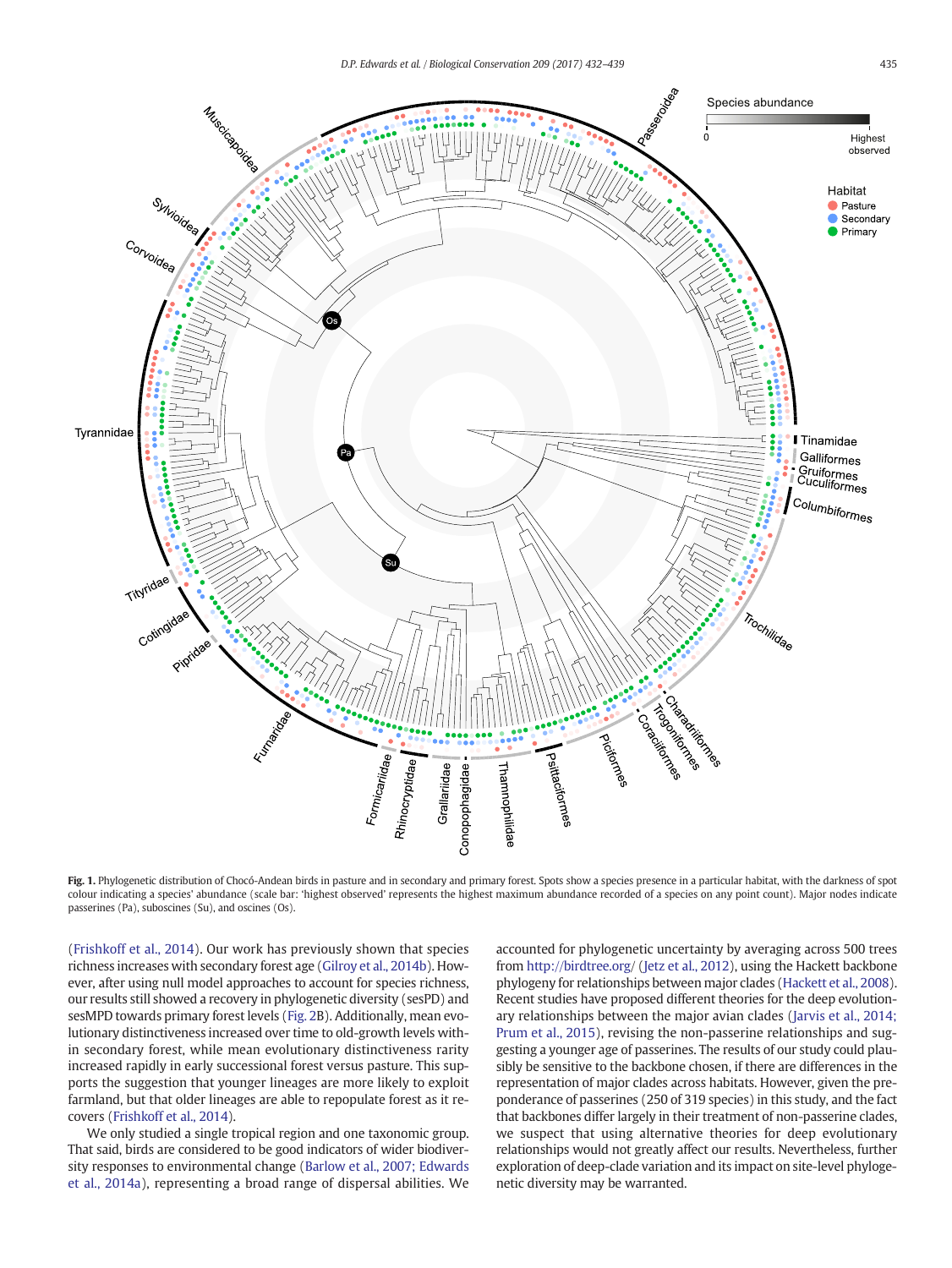<span id="page-4-0"></span>

Fig. 2. Indices of phylogenetic diversity across habitat types (box whisker plots), with a regression against secondary forest age: A) Mean phylogenetic diversity, PD; B) mean standard effect size of phylogenetic diversity, sesPD; and C) mean standard effect size of mean pairwise distance, sesMPD. Box whisker plots show median, interquartile and 1.5× interquartile ranges; dotted lines represent 95% confidence intervals.

Our samples come from secondary regrowth that is adjacent to contiguous primary forests; these forests are likely to act as sources of dispersing colonists within second growth ([Gilroy and Edwards, 2017](#page-6-0)). The spatial configuration of forest habitats within the wider landscape is likely to be an important determinant of dispersal rates [\(Gilroy](#page-6-0) [et al., 2014a; Gilroy and Edwards, 2017\)](#page-6-0), and therefore recovery patterns in second growth. Nevertheless, across the tropics the majority of secondary regeneration occurs adjacent to dominant remnant forests [\(Crk et al., 2009; Endress and Chinea, 2001; Helmer, 2000; Sloan et al.,](#page-6-0) [2016\)](#page-6-0), suggesting that our focus on secondary regrowth that is adjacent to contiguous primary forest yields broadly applicable results.

In the absence of data on habitat-specific demographic rates, we cannot assess whether secondary forest populations within our study sites are continually buffered by immigration from nearby primary forest, or are self-sustaining ([Gilroy and Edwards, 2017\)](#page-6-0). We are therefore unable to predict whether phylogenetic diversity will be maintained in secondary forest regrowth in those landscapes where undisturbed forests have been completely removed. Isolation of second growth from primary forest could result in a diminished pool of potential colonists, perhaps with fewer evolutionarily distinct species. Nevertheless, our results show that natural forest regeneration in cattle pastures surrounding extant primary forests could significantly enhance the protection of Andean phylogenetic diversity. Forest regeneration will thus directly boost population sizes of many evolutionarily distinctive species, while such species that are restricted to primary forest should benefit from enhanced dispersal potential between remaining primary forests [\(Turner and Corlett, 1996](#page-7-0)).

#### 4.1. Management implications

Our results underline the vital role that the abandonment of existing pasturelands and resulting secondary forest regrowth represents for the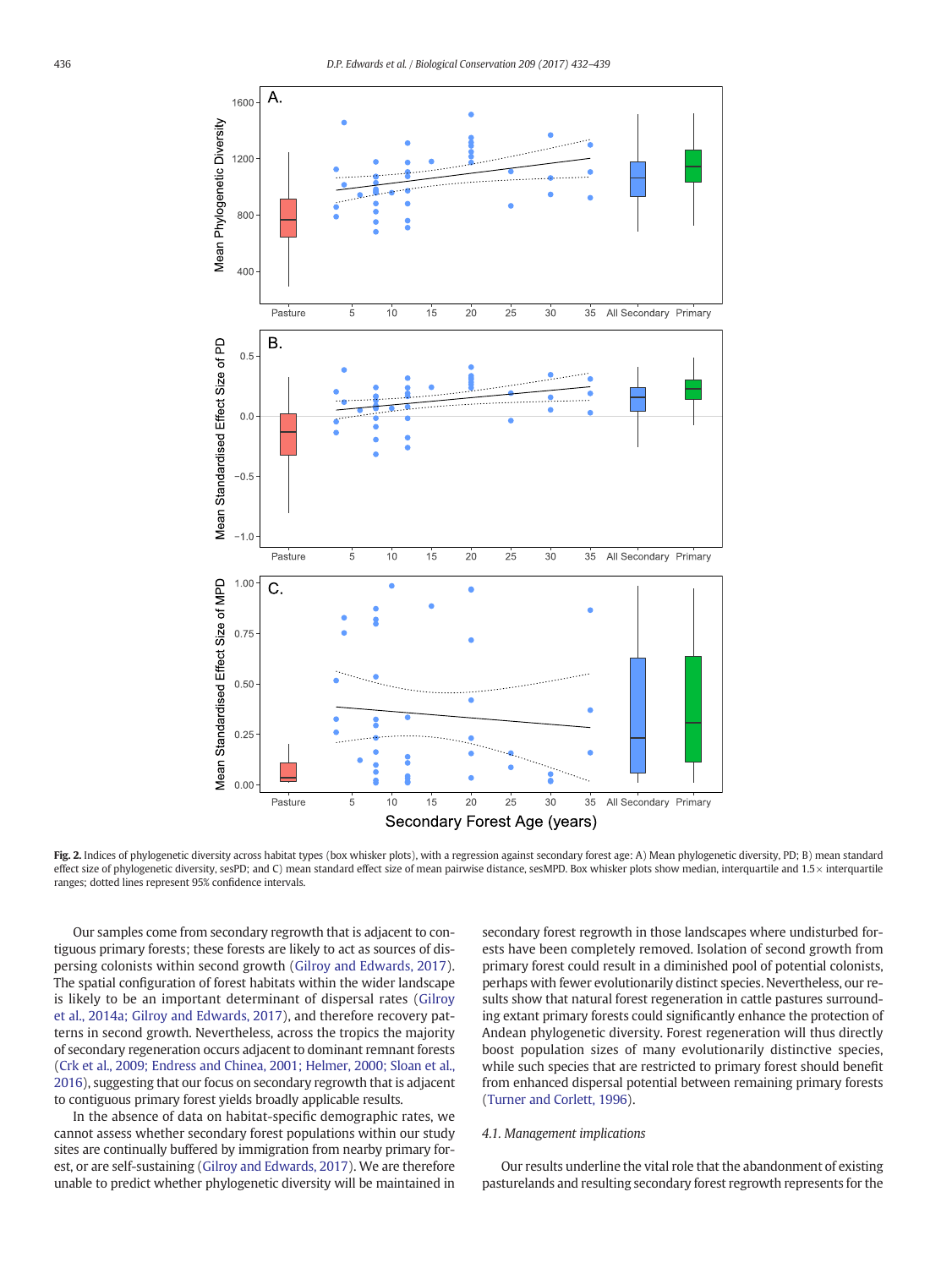<span id="page-5-0"></span>

Fig. 3. A) Mean evolutionary distinctiveness and B) mean evolutionary distinctiveness rarity across habitat types (box whisker plots), with a regression against secondary forest age. Box whisker plots show median, interquartile and  $1.5\times$  interquartile ranges; dotted lines represent 95% confidence intervals.

recovery and conservation of distinct evolutionary lineages and high levels of total evolutionary history. Such forests can act as reservoirs for critical levels of phylogenetic diversity in regions that have lost the majority of forest, with important benefits particularly when targeted to buffer and connect existing forest reserves [\(Frishkoff et al., 2014\)](#page-6-0), facilitating the dispersal of evolutionarily distinctive species along corridors between isolated habitat tracts ([Giam et al., 2015; Tscharntke](#page-6-0) [et al., 2012](#page-6-0)).

Because of the low profitability of pasturelands in the Tropical Andes and elsewhere, there are opportunities for carbon-based payments for ecosystem services (PES; e.g., carbon enhancements under REDD  $+$ ) to cheaply offer economic alternatives that promote growing forest carbon not cows ( $\sim$ \$2 t<sup>-1</sup> CO<sub>2</sub> in the Tropical Andes; [Gilroy et al., 2014b\)](#page-6-0). Zones with highest potential for recovery of phylogenetic diversity (i.e., agricultural areas close to contiguous forest; [Gilroy et al., 2014a;](#page-6-0) [Edwards et al., 2015\)](#page-6-0) are perhaps also likely to be most economically favourable for carbon-based PES. First, the profitability of agriculture tends to decrease with distance from population centres ([Raboin and](#page-6-0) [Posner, 2012\)](#page-6-0). Second, carbon accumulation is likely to be higher in naturally regenerating forests with some degree of connectivity to primary forest; secondary forests without this connectivity may not achieve such high rates of carbon accumulation without costly active management measures such as planting [\(Chazdon, 2008\)](#page-6-0).

Carbon-based PES could be particularly important in providing poor rural land-owners with the leverage, both financial and legal, to cease uneconomical and environmentally damaging farming in marginal areas [\(Gilroy et al., 2014b](#page-6-0)), especially given that in the absence of strong economic returns cattle are often used as financial collateral and to bolster land claims [\(Dávalos et al., 2014](#page-6-0)). In post-conflict Colombia, people displaced by the armed conflict could return to abandoned farmland and seek to convert secondary forests to pastures [\(Sánchez-Cuervo](#page-6-0) [and Aide, 2013](#page-6-0)), again highlighting the importance of providing alternative economic opportunities that retain secondary forests, including carbon-based PES. In conclusion, therefore, focusing conservation and carbon-based PES on secondary forest recovery and subsequent protection represent a good use of scarce conservation resources.

#### Acknowledgements

We thank staff at the Instituto de Investigación de Recursos Biológicos Alexander von Humboldt, particularly C. Medina and F. Forero for logistical support, Fundación Colibri (Reserva Mesenia-Paramillo), Fundación ProAves (Reserva Las Tangaras) and L. Tapasco (Cerro Montezuma) for access permissions, and Y. Tapasco, O. Cortes, F. Prada, G. Suarez and many local assistants for help with data collection. Funding was provided to T.H. and D.P.E. by the Research Council of Norway, grant number 208836. M.A.M. was supported by a Natural Environment Research Council PhD studentship under the Adapting to the Challenges of a Changing Environment (ACCE) doctoral training partnership. This is publication #12 of the Biodiversity, Agriculture and Conservation in Colombia/Biodiversidad, Agricultura, y Conservación en Colombia (BACC) project.

#### Appendix A. Supplementary data

Map of study areas (Fig. A1). Appendix B: Phylogenetic distribution of Chocó-Andean birds with species names (Fig. B1). Appendix C: comparison of linear mixed-effects models for phylogenetic metrics against habitat (Table C1), comparison of linear mixed-effects models for phylogenetic metrics against secondary forest age (Table C2), MPD, MNTD and sesMNTD across habitat types, with a regression against secondary forest age (Fig. C1), and correlations between species abundance and ED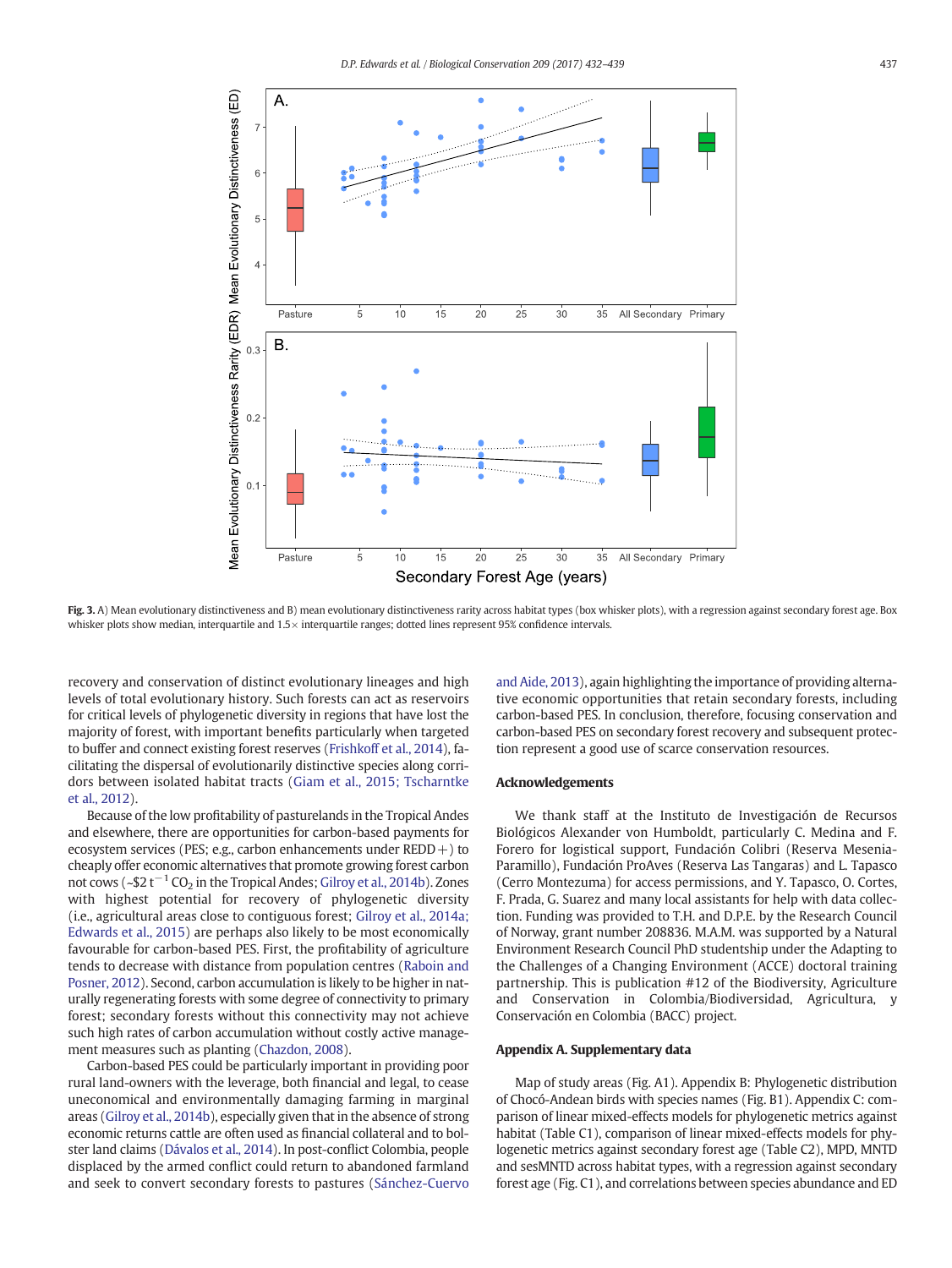<span id="page-6-0"></span>and EDR across habitats (Fig. C2). Supplementary data associated with this article can be found in the online version at doi: [10.1016/j.biocon.](http://dx.doi.org/10.1016/j.biocon.2017.03.006) [2017.03.006](http://dx.doi.org/10.1016/j.biocon.2017.03.006).

#### References

- Aide, T.M., Clark, M.L., Ricardo Grau, H., Lopez-Carr, D., Levy, M.A., Redo, D., Bonilla-Moheno, M., Riner, G., Andrade-Nunez, M.J., Muniz, M., 2013. [Deforestation and refor](http://refhub.elsevier.com/S0006-3207(16)31041-2/rf0005)[estation of Latin America and the Caribbean \(2001](http://refhub.elsevier.com/S0006-3207(16)31041-2/rf0005)–2010). Biotropica 45, 262–271. Anderson, D.R., 2008. [Model Based Inference in the Life Sciences: A Primer on Evidence.](http://refhub.elsevier.com/S0006-3207(16)31041-2/rf0010)
- [Springer, New York, New York, USA.](http://refhub.elsevier.com/S0006-3207(16)31041-2/rf0010) Barlow, J., Gardner, T.A., Araujo, I.S., Avila-Pires, T.C., Bonaldo, A.B., Costa, J.E., Esposito,
- M.C., Ferreira, L.V., Hawes, J., Hernandez, M.M., Hoogmoed, M.S., Leite, R.N., Lo-Man-Hung, N.F., Malcolm, J.R., Martins, M.B., Mestre, L.A.M., Miranda-Santos, R., Nunes-Gutjahr, A.L., Overal, W.L., Parry, L., Peters, S.L., Ribeiro-Junior, M.A., da Silva, M.N.F., Motta, C.D., Peres, C.A., 2007. [Quantifying the biodiversity value of tropical pri](http://refhub.elsevier.com/S0006-3207(16)31041-2/rf0015)[mary, secondary, and plantation forests. Proc. Natl. Acad. Sci. U. S. A. 104,](http://refhub.elsevier.com/S0006-3207(16)31041-2/rf0015) 18555–[18560.](http://refhub.elsevier.com/S0006-3207(16)31041-2/rf0015)
- Barton, K., 2014. [MuMIn: Multi-Model Inference. R Package.](http://refhub.elsevier.com/S0006-3207(16)31041-2/rf0020)
- Basham, E.W., Gonzalez del Pliego, P., Acosta-Galvis, A.R., Woodcock, P., Medina Uribe, C.A., Haugaasen, T., Gilroy, J.J., Edwards, D.P., 2016. Quantifying carbon and amphibian co-benefits from secondary forest regeneration in the Tropical Andes. Anim. Conserv. http://dx.doi.org[/10.1111/acv.12276.](http://dx.doi.org/10.1111/acv.12276)
- Bates, D., Maechler, M., Bolker, B., Walker, S., 2014. [lme4: Linear Mixed-Effects Models](http://refhub.elsevier.com/S0006-3207(16)31041-2/rf0030) [Using Eigen and S4. R Package Version 1. pp. 0](http://refhub.elsevier.com/S0006-3207(16)31041-2/rf0030)–6.
- Chazdon, R.L., 2008. [Beyond deforestation: Restoring forests and ecosystem services on](http://refhub.elsevier.com/S0006-3207(16)31041-2/rf0035) [degraded lands. Science 320, 1458](http://refhub.elsevier.com/S0006-3207(16)31041-2/rf0035)–1460.
- Chazdon, R.L., 2014. [Second Growth. Chicago University Press, Chicago](http://refhub.elsevier.com/S0006-3207(16)31041-2/rf0040).
- Crk, T., Uriarte, M., Corsi, F., Flynn, D., 2009. [Forest recovery in a tropical landscape: what](http://refhub.elsevier.com/S0006-3207(16)31041-2/rf0045) [is the relative importance of biophysical, socioeconomic, and landscape variables?](http://refhub.elsevier.com/S0006-3207(16)31041-2/rf0045) [Landsc. Ecol. 24, 629](http://refhub.elsevier.com/S0006-3207(16)31041-2/rf0045)–642.
- Dávalos, L.M., Holmes, J.S., Rodriguez, N., Armenteras, D., 2014. [Demand for beef is unre](http://refhub.elsevier.com/S0006-3207(16)31041-2/rf0050)[lated to pasture expansion in northwestern Amazonia. Biol. Conserv. 170, 64](http://refhub.elsevier.com/S0006-3207(16)31041-2/rf0050)–73.
- Edwards, F.A., Edwards, D.P., Hamer, K.C., Davies, R.G., 2013. [Impacts of logging and con](http://refhub.elsevier.com/S0006-3207(16)31041-2/rf0055)[version of rainforest to oil palm on the functional diversity of birds in Sundaland. Ibis](http://refhub.elsevier.com/S0006-3207(16)31041-2/rf0055) [155, 313](http://refhub.elsevier.com/S0006-3207(16)31041-2/rf0055)–326.
- Edwards, D.P., Magrach, A., Woodcock, P., Ji, Y., Lim, N.T.L., Edwards, F.A., Larsen, T.H., Hsu, W.W., Benedick, S., Khen, C.V., Chung, A.Y.C., Reynolds, G., Fisher, B., Laurance, W.F., Wilcove, D.S., Hamer, K.C., Yu, D.W., 2014a. [Selective-logging and oil palm:](http://refhub.elsevier.com/S0006-3207(16)31041-2/rf0060) [multitaxon impacts, biodiversity indicators, and trade-offs for conservation planning.](http://refhub.elsevier.com/S0006-3207(16)31041-2/rf0060) [Ecol. Appl. 24, 2029](http://refhub.elsevier.com/S0006-3207(16)31041-2/rf0060)–2049.
- Edwards, F.A., Edwards, D.P., Larsen, T.H., Hsu, W.W., Benedick, S., Chung, A., Vun Khen, C., Wilcove, D.S., Hamer, K.C., 2014b. [Does logging and forest conversion to oil palm agri](http://refhub.elsevier.com/S0006-3207(16)31041-2/rf0065)[culture alter functional diversity in a biodiversity hotspot? Anim. Conserv. 17, 163](http://refhub.elsevier.com/S0006-3207(16)31041-2/rf0065)–173.
- Edwards, D.P., Gilroy, J.J., Thomas, G.H., Medina Uribe, C.A., Haugaasen, T., 2015. [Land](http://refhub.elsevier.com/S0006-3207(16)31041-2/rf0070)[sparing agriculture best protects avian phylogenetic diversity. Curr. Biol. 25,](http://refhub.elsevier.com/S0006-3207(16)31041-2/rf0070) 2384–[2391.](http://refhub.elsevier.com/S0006-3207(16)31041-2/rf0070)
- Endress, B.A., Chinea, J.D., 2001. [Landscape patterns of tropical forest recovery in the Re](http://refhub.elsevier.com/S0006-3207(16)31041-2/rf0075)[public of Palau. Biotropica 33, 555](http://refhub.elsevier.com/S0006-3207(16)31041-2/rf0075)–565.
- Etter, A., McAlpine, C., Wilson, K., Phinn, S., Possingham, H.P., 2006. [Regional patterns of](http://refhub.elsevier.com/S0006-3207(16)31041-2/rf0080) [agricultural land use and deforestation in Colombia. Agric. Ecosyst. Environ. 114,](http://refhub.elsevier.com/S0006-3207(16)31041-2/rf0080) 369–[386.](http://refhub.elsevier.com/S0006-3207(16)31041-2/rf0080)
- Faith, D.P., 1992. [Conservation evalutation and phylogenetic diversity. Biol. Conserv. 61,](http://refhub.elsevier.com/S0006-3207(16)31041-2/rf0085)  $1 - 10$
- Flynn, D.F.B., Gogol-Prokurat, M., Nogeire, T., Molinari, N., Richers, B.T., Lin, B.B., Simpson, N., Mayfield, M.M., DeClerck, F., 2009. [Loss of functional diversity under land use in](http://refhub.elsevier.com/S0006-3207(16)31041-2/rf0090)tensifi[cation across multiple taxa. Ecol. Lett. 12, 22](http://refhub.elsevier.com/S0006-3207(16)31041-2/rf0090)–33.
- Frishkoff, L.O., Karp, D.S., M'Gonigle, L.K., Mendenhall, C.D., Zook, J., Kremen, C., Hadly, E.A., Daily, G.C., 2014. [Loss of avian phylogenetic diversity in neotropical agricultural sys](http://refhub.elsevier.com/S0006-3207(16)31041-2/rf0095)[tems. Science 345, 1343](http://refhub.elsevier.com/S0006-3207(16)31041-2/rf0095)–1346.
- Gardner, T.A., Barlow, J., Araujo, I.S., Avila-Pires, T.C., Bonaldo, A.B., Costa, J.E., Esposito, M.C., Ferreira, L.V., Hawes, J., Hernandez, M.I.M., Hoogmoed, M.S., Leite, R.N., Lo-Man-Hung, N.F., Malcolm, J.R., Martins, M.B., Mestre, L.A.M., Miranda-Santos, R., Overal, W.L., Parry, L., Peters, S.L., Ribeiro, M.A., da Silva, M.N.F., Motta, C.D.S., Peres, C.A., 2008. [The cost-effectiveness of biodiversity surveys in tropical forests. Ecol.](http://refhub.elsevier.com/S0006-3207(16)31041-2/rf0100) [Lett. 11, 139](http://refhub.elsevier.com/S0006-3207(16)31041-2/rf0100)–150.
- Gaston, K.J., Blackburn, T.M., 1997. [Evolutionary age and risk of extinction in the global](http://refhub.elsevier.com/S0006-3207(16)31041-2/rf0105) [avifauna. Evol. Ecol. 11, 557](http://refhub.elsevier.com/S0006-3207(16)31041-2/rf0105)–565.
- Giam, X., Hadiaty, R.K., Tan, H.H., Parenti, L.R., Wowor, D., Sauri, S., Chong, K.Y., Yeo, D.C.J., Wilcove, D.S., 2015. [Mitigating the impact of oil-palm monoculture on freshwater](http://refhub.elsevier.com/S0006-3207(16)31041-2/rf0110) fi[shes in Southeast Asia. Conserv. Biol. 29, 1357](http://refhub.elsevier.com/S0006-3207(16)31041-2/rf0110)–1367.
- Gibbs, H.K., Ruesch, A.S., Achard, F., Clayton, M.K., Holmgren, P., Ramankutty, N., Foley, J.A., 2010. [Tropical forests were the primary sources of new agricultural land in the 1980s](http://refhub.elsevier.com/S0006-3207(16)31041-2/rf0115) [and 1990s. Proc. Natl. Acad. Sci. U. S. A. 107, 16732](http://refhub.elsevier.com/S0006-3207(16)31041-2/rf0115)–16737.
- Gibson, L., Lee, T.M., Koh, L.P., Brook, B.W., Gardner, T.A., Barlow, J., Peres, C.A., Bradshaw, C.J.A., Laurance, W.F., Lovejoy, T.E., Sodhi, N.S., 2011. [Primary forests are irreplaceable](http://refhub.elsevier.com/S0006-3207(16)31041-2/rf0120) [for sustaining tropical biodiversity. Nature 478, 378](http://refhub.elsevier.com/S0006-3207(16)31041-2/rf0120)–381.
- Gilroy, J.J., Edwards, D.P., 2017. Source-sink dynamics: a neglected problem for landscapescale biodiversity conservation. Curr. Landscape Ecol. Reports http://dx.doi.org[/10.](http://dx.doi.org/10.1007/s40823-017-0023-3) [1007/s40823-017-0023-3.](http://dx.doi.org/10.1007/s40823-017-0023-3)
- Gilroy, J.J., Edwards, F.A., Medina Uribe, C.A., Haugaasen, T., Edwards, D.P., 2014a. [Sur](http://refhub.elsevier.com/S0006-3207(16)31041-2/rf0130)[rounding habitats mediate the trade-off between land-sharing and land-sparing agri](http://refhub.elsevier.com/S0006-3207(16)31041-2/rf0130)[culture in the tropics. J. Appl. Ecol. 51, 1337](http://refhub.elsevier.com/S0006-3207(16)31041-2/rf0130)–1346.
- Gilroy, J.J., Woodcock, P., Edwards, F.A., Wheeler, C., Baptiste, B.L.G., Medina Uribe, C.A., Haugaasen, T., Edwards, D.P., 2014b. [Cheap carbon and biodiversity co-bene](http://refhub.elsevier.com/S0006-3207(16)31041-2/rf0135)fits [from forest regeneration in a hotspot of endemism. Nat. Clim. Chang. 4, 503](http://refhub.elsevier.com/S0006-3207(16)31041-2/rf0135)–507.
- Hackett, S.J., Kimball, R.T., Reddy, S., Bowie, R.C.K., Braun, E.L., Braun, M.J., Chojnowski, J.L., Cox, W.A., Han, K.L., Harshman, J., Huddleston, C.J., Marks, B.D., Miglia, K.J., Moore, W.S., Sheldon, F.H., Steadman, D.W., Witt, C.C., Yuri, T., 2008. [A phylogenomic study](http://refhub.elsevier.com/S0006-3207(16)31041-2/rf0140) [of birds reveals their evolutionary history. Science 320, 1763](http://refhub.elsevier.com/S0006-3207(16)31041-2/rf0140)–1768.
- Hansen, M.C., Potapov, P.V., Moore, R., Hancher, M., Turubanova, S.A., Tyukavina, A., Thau, D., Stehman, S.V., Goetz, S.J., Loveland, T.R., Kommareddy, A., Egorov, A., Chini, L., Justice, C.O., Townshend, J.R.G., 2013. [High-resolution global maps of 21st-century](http://refhub.elsevier.com/S0006-3207(16)31041-2/rf0145) [forest cover change. Science 342, 850](http://refhub.elsevier.com/S0006-3207(16)31041-2/rf0145)–853.
- Helmer, E.H., 2000. [The landscape ecology of tropical secondary forest in montane Costa](http://refhub.elsevier.com/S0006-3207(16)31041-2/rf0150) [Rica. Ecosystems 3, 98](http://refhub.elsevier.com/S0006-3207(16)31041-2/rf0150)–114. Hill, J.K., Hamer, K.C., 2004. [Determining impacts of habitat modi](http://refhub.elsevier.com/S0006-3207(16)31041-2/rf0155)fication on diversity of
- [tropical forest fauna: the importance of spatial scale. J. Appl. Ecol. 41, 744](http://refhub.elsevier.com/S0006-3207(16)31041-2/rf0155)–754.
- Hothorn, T., Bretz, F., Westfall, P., 2008. [Simultaneous inference in general parametric](http://refhub.elsevier.com/S0006-3207(16)31041-2/rf0160) [models. Biom. J. 50, 346](http://refhub.elsevier.com/S0006-3207(16)31041-2/rf0160)–363.
- Jarvis, E.D., Mirarab, S., Aberer, A.J., Li, B., Houde, P., Li, C., Ho, S.Y.W., Faircloth, B.C., Nabholz, B., Howard, J.T., Suh, A., Weber, C.C., da Fonseca, R.R., Li, J., Zhang, F., Li, H., Zhou, L., Narula, N., Liu, L., Ganapathy, G., Boussau, B., Bayzid, M.S., Zavidovych, V., Subramanian, S., Gabaldon, T., Capella-Gutierrez, S., Huerta-Cepas, J., Rekepalli, B., Munch, K., Schierup, M., Lindow, B., Warren, W.C., Ray, D., Green, R.E., Bruford, M.W., Zhan, X., Dixon, A., Li, S., Li, N., Huang, Y., Derryberry, E.P., Bertelsen, M.F., Sheldon, F.H., Brumfield, R.T., Mello, C.V., Lovell, P.V., Wirthlin, M., Cruz Schneider, M.P., Prosdocimi, F., Samaniego, J.A., Vargas Velazquez, A.M., Alfaro-Nunez, A., Campos, P.F., Petersen, B., Sicheritz-Ponten, T., Pas, A., Bailey, T., Scofield, P., Bunce, M., Lambert, D.M., Zhou, Q., Perelman, P., Driskell, A.C., Shapiro, B., Xiong, Z., Zeng, Y., Liu, S., Li, Z., Liu, B., Wu, K., Xiao, J., Yinqi, X., Zheng, Q., Zhang, Y., Yang, H., Wang, J., Smeds, L., Rheindt, F.E., Braun, M., Fjeldsa, J., Orlando, L., Barker, F.K., Jonsson, K.A., Johnson, W., Koepfli, K.-P., O'Brien, S., Haussler, D., Ryder, O.A., Rahbek, C., Willerslev, E., Graves, G.R., Glenn, T.C., McCormack, J., Burt, D., Ellegren, H., Alstrom, P., Edwards, S.V., Stamatakis, A., Mindell, D.P., Cracraft, J., Braun, E.L., Warnow, T., Jun, W., Gilbert, M.T.P., Zhang, G., 2014. [Whole-genome analyses resolve](http://refhub.elsevier.com/S0006-3207(16)31041-2/rf0165) [early branches in the tree of life of modern birds. Science 346, 1320](http://refhub.elsevier.com/S0006-3207(16)31041-2/rf0165)–1331.
- Jetz, W., Thomas, G.H., Joy, J.B., Hartmann, K., Mooers, A.O., 2012. [The global diversity of](http://refhub.elsevier.com/S0006-3207(16)31041-2/rf0170) [birds in space and time. Nature 491, 444](http://refhub.elsevier.com/S0006-3207(16)31041-2/rf0170)–448.
- Jetz, W., Thomas, G.H., Joy, J.B., Redding, D.W., Hartmann, K., Mooers, A.O., 2014. [Global](http://refhub.elsevier.com/S0006-3207(16)31041-2/rf0175) [distribution and conservation of evolutionary distinctness in birds. Curr. Biol. 24,](http://refhub.elsevier.com/S0006-3207(16)31041-2/rf0175) 919–[930.](http://refhub.elsevier.com/S0006-3207(16)31041-2/rf0175)
- Kembel, S.W., Cowan, P.D., Helmus, M.R., Cornwell, W.K., Morlon, H., Ackerly, D.D., Blomberg, S.P., Webb, C.O., 2010. [Picante: R tools for integrating phylogenies and](http://refhub.elsevier.com/S0006-3207(16)31041-2/rf0180) [ecology. Bioinformatics 26, 1463](http://refhub.elsevier.com/S0006-3207(16)31041-2/rf0180)–1464.
- Laurance, W.F., Sayer, J., Cassman, K.G., 2014. [Agricultural expansion and its impacts on](http://refhub.elsevier.com/S0006-3207(16)31041-2/rf0185) [tropical nature. Trends Ecol. Evol. 29, 107](http://refhub.elsevier.com/S0006-3207(16)31041-2/rf0185)–116.
- Myers, N., Mittermeier, R.A., Mittermeier, C.G., da Fonseca, G.A.B., Kent, J., 2000. [Biodiver](http://refhub.elsevier.com/S0006-3207(16)31041-2/rf0190)[sity hotspots for conservation priorities. Nature 403, 853](http://refhub.elsevier.com/S0006-3207(16)31041-2/rf0190)–858.
- Nakagawa, S., Schielzeth, H., 2013. [A general and simple method for obtaining R2 from](http://refhub.elsevier.com/S0006-3207(16)31041-2/rf0195) [generalized linear mixed-effects models. Methods Ecol. Evol. 4, 133](http://refhub.elsevier.com/S0006-3207(16)31041-2/rf0195)–142.
- Paradis, E., Claude, J., Strimmer, K., 2004. [APE: Analyses of Phylogenetics and evolution in](http://refhub.elsevier.com/S0006-3207(16)31041-2/rf0200) [R language. Bioinformatics 20, 289](http://refhub.elsevier.com/S0006-3207(16)31041-2/rf0200)–290.
- Pavoine, S., Bonsall, M.B., 2011. [Measuring biodiversity to explain community assembly: a](http://refhub.elsevier.com/S0006-3207(16)31041-2/rf0205) unifi[ed approach. Biol. Rev. 86, 792](http://refhub.elsevier.com/S0006-3207(16)31041-2/rf0205)–812.
- Poorter, L., Ongers, F.B., Aide, T.M., Zambrano, A.M.A., Balvanera, P., Becknell, J.M., Boukili, V., Brancalion, P.H.S., Broadbent, E.N., Chazdon, R.L., Craven, D., de Almeida-Cortez, J.S., Cabral, G.A.L., de Jong, B.H.J., Denslow, J.S., Dent, D.H., DeWalt, S.J., Dupuy, J.M., Duran, S.M., Espirito-Santo, M.M., Fandino, M.C., Cesar, R.G., Hall, J.S., Hernandez-Stefanoni, J.L., Jakovac, C.C., Junqueira, A.B., Kennard, D., Letcher, S.G., Licona, J.C., Lohbeck, M., Marin-Spiotta, E., Martinez-Ramos, M., Massoca, P., Meave, J.A., Mesquita, R., Mora, F., Munoz, R., Muscarella, R., Nunes, Y.R.F., Ochoa-Gaona, S., de Oliveira, A.A., Orihuela-Belmonte, E., Pena-Claros, M., Perez-Garcia, E.A., Piotto, D., Powers, J.S., Rodriguez-Velazquez, J., Romero-Perez, I.E., Ruiz, J., Saldarriaga, J.G., Sanchez-Azofeifa, A., Schwartz, N.B., Steininger, M.K., Swenson, N.G., Toledo, M., Uriarte, M., van Breugel, M., van der Wal, H., Veloso, M.D.M., Vester, H.F.M., Vicentini, A., Vieira, I.C.G., Bentos, T.V., Williamson, G.B., Rozendaal, D.M.A., 2016. [Biomass resil](http://refhub.elsevier.com/S0006-3207(16)31041-2/rf0210)[ience of neotropical secondary forests. Nature 530, 211](http://refhub.elsevier.com/S0006-3207(16)31041-2/rf0210)–214.
- Prescott, G.W., Gilroy, J.J., Medina Uribe, C.A., Haugaasen, T., Foster, W.A., Edwards, D.P., 2016. [Managing neotropical oil palm expansion to retain phylogenetic diversity.](http://refhub.elsevier.com/S0006-3207(16)31041-2/rf0215) [J. Appl. Ecol. 53, 150](http://refhub.elsevier.com/S0006-3207(16)31041-2/rf0215)–158.
- Prum, R.O., Berv, J.S., Dornburg, A., Field, D.J., Townsend, J.P., Lemmon, E.M., Lemmon, A.R., 2015. [A comprehensive phylogeny of birds \(Aves\) using targeted next-generation](http://refhub.elsevier.com/S0006-3207(16)31041-2/rf0220) [DNA sequencing. Nature 526, 569](http://refhub.elsevier.com/S0006-3207(16)31041-2/rf0220)–573.
- Queiroz, C., Beilin, R., Folke, C., Lindborg, R., 2014. [Farmland abandonment: threat or op](http://refhub.elsevier.com/S0006-3207(16)31041-2/rf0225)[portunity for biodiversity conservation? A global review. Front. Ecol. Environ. 12,](http://refhub.elsevier.com/S0006-3207(16)31041-2/rf0225) 288–[296.](http://refhub.elsevier.com/S0006-3207(16)31041-2/rf0225)
- Raboin, M.L., Posner, J.L., 2012. [Pine or pasture? Estimated costs and bene](http://refhub.elsevier.com/S0006-3207(16)31041-2/rf0230)fits of land use [change in the Peruvian Andes. Mt. Res. Dev. 32, 158](http://refhub.elsevier.com/S0006-3207(16)31041-2/rf0230)–168.
- Sánchez-Cuervo, A.M., Aide, T.M., 2013. [Consequences of the armed con](http://refhub.elsevier.com/S0006-3207(16)31041-2/rf0235)flict, forced [human displacement, and land abandonment on forest cover change in Colombia:](http://refhub.elsevier.com/S0006-3207(16)31041-2/rf0235) [a multi-scaled analysis. Ecosystems 16, 1052](http://refhub.elsevier.com/S0006-3207(16)31041-2/rf0235)–1070.
- Sekercioglu, C.H., 2006. [Increasing awareness of avian ecological function. Trends Ecol.](http://refhub.elsevier.com/S0006-3207(16)31041-2/rf0240) [Evol. 21, 464](http://refhub.elsevier.com/S0006-3207(16)31041-2/rf0240)–471.
- Sloan, S., Goosem, M., Laurance, S.G., 2016. [Tropical forest regeneration following land](http://refhub.elsevier.com/S0006-3207(16)31041-2/rf0245) [abandonment is driven by primary rainforest distribution in an old pastoral region.](http://refhub.elsevier.com/S0006-3207(16)31041-2/rf0245) [Landsc. Ecol. 31, 601](http://refhub.elsevier.com/S0006-3207(16)31041-2/rf0245)–618.
- Socolar, J.B., Gilroy, J.J., Kunin, W.E., Edwards, D.P., 2016. [How should beta-diversity in](http://refhub.elsevier.com/S0006-3207(16)31041-2/rf0250)[form biodiversity conservation? Trends Ecol. Evol. 31, 67](http://refhub.elsevier.com/S0006-3207(16)31041-2/rf0250)–80.